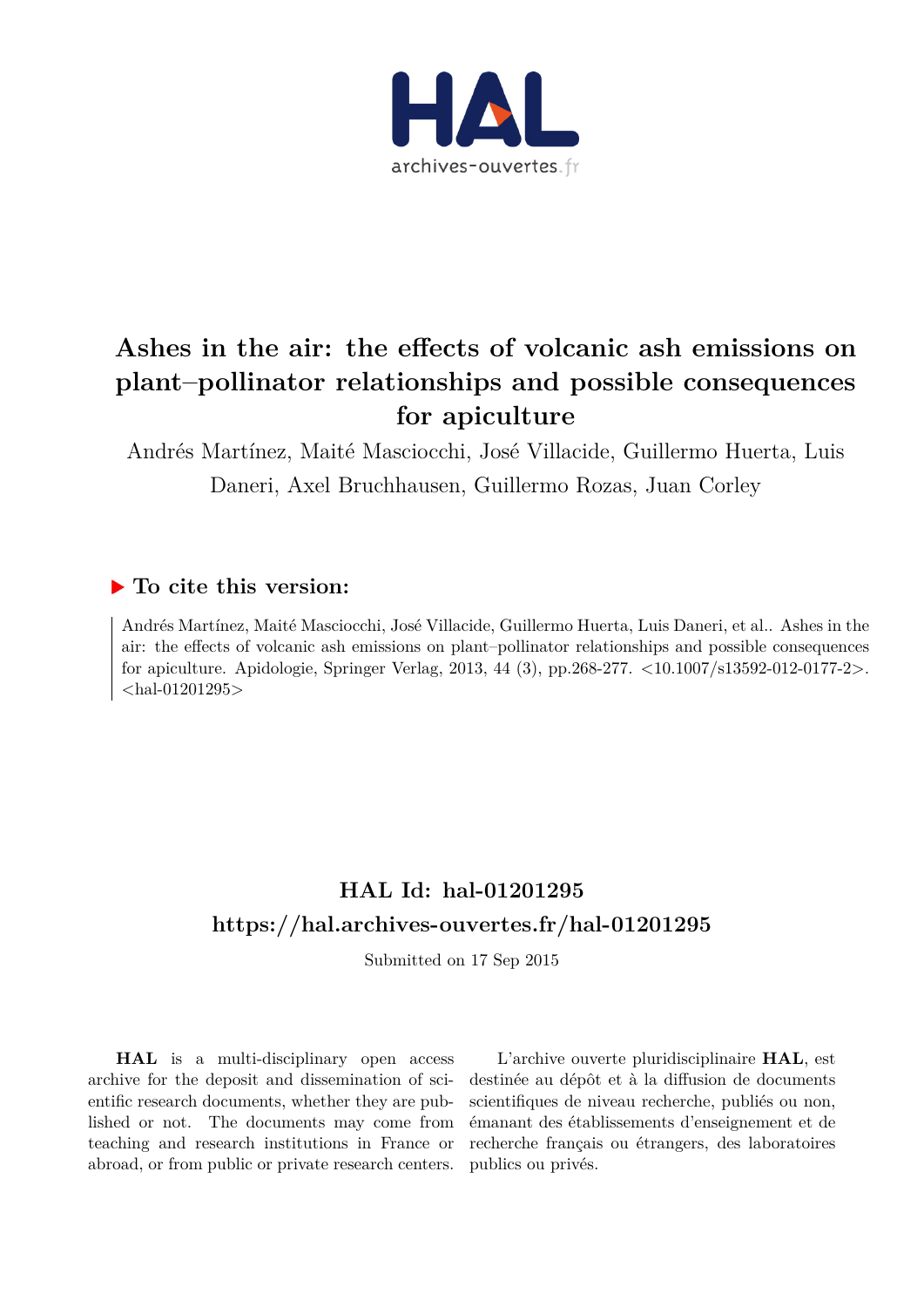## Ashes in the air: the effects of volcanic ash emissions on plant–pollinator relationships and possible consequences for apiculture

Andrés S. Martínez<sup>1</sup>, Maité Masciocchi<sup>1</sup>, José M Villacide<sup>1</sup>, Guillermo Huerta<sup>2</sup>, Luis DANERI<sup>2</sup>, Axel BRUCHHAUSEN<sup>3</sup>, Guillermo ROZAS<sup>3</sup>, Juan C. CORLEY<sup>1</sup>

<sup>1</sup>Grupo de Ecología de Poblaciones de Insectos, INTA EEA Bariloche, San Carlos de Bariloche, Argentina <sup>2</sup>INTA EEA Bariloche, San Carlos de Bariloche, Argentina INTA EEA Bariloche, San Carlos de Bariloche, Argentina <sup>3</sup> Grupo de Fotónica & Optoelectrónica, Instituto Balseiro and Centro Atómico Bariloche, San Carlos de Bariloche,

Argentina

Received 11 July 2012 – Revised 28 September 2012 – Accepted 22 October 2012

Abstract – Pollinator foraging performance could be altered by volcanic ash contaminated flowers, pollen, and nectar. We used the honeybee (Apis mellifera) as a model organism to understand the effects that volcanic ash could have on apiculture and establish some of the mechanisms through which it could affect plant–pollinator interactions. Three mechanisms were investigated: (1) interference with resource location, (2) interference with resource consumption, and (3) disturbing digestive processes. Results indicate that plant–pollinator relationships could be altered by volcanic ash. On the one hand, honeybees seem to recognize flowers covered in ashes only after an adaptation period (i.e., learning). On the other hand, there is no avoidance mechanism to prevent ingestion of contaminated food that ultimately reduces survival. Apiculture could be negatively affected due to this natural disturbance and plant–pollinating relationships could be especially vulnerable to ash emissions due to the high exposure of pollen and nectar bearing structures susceptible to contamination. Additionally, nectar feeders gut morphology (i.e., convoluted, thin with no resistance to abrasion) enables ash particles in contaminated food to obstruct and lacerate the gut increasing mortality risk.

#### Apis mellifera / disturbance / pollinator / volcanic ash / volcanic complex Puyehue Cordon Caulle

#### 1. INTRODUCTION

Plant–pollinator relationships are thought to be one of the key factors responsible for maintaining community structure in natural ecosystems, with most angiosperms (>80 %) strongly depending on a second organism for reproduction (Ollerton et al. [2011](#page-10-0)). In addition, pollinators benefit a third of the food

Corresponding author: A.S. Martínez, andresmartinez@bariloche.inta.gov.ar Manuscript editor: David Tarpy

we consume with a major part of fruit, vegetable, and seed production worldwide is improved in terms of quantity and/or quality by bees (Hymenotpera: Apiformes) (Klein et al. [2007\)](#page-9-0).

The balance in plant–pollinator relationships is delicate because of the interdependence between both parts. Disruptions on either side could lead to plants not reproducing sexually and animal populations declining due to unavailability of carbohydrates and proteins sources with important ecological and economic consequences. In this sense, the dynamics of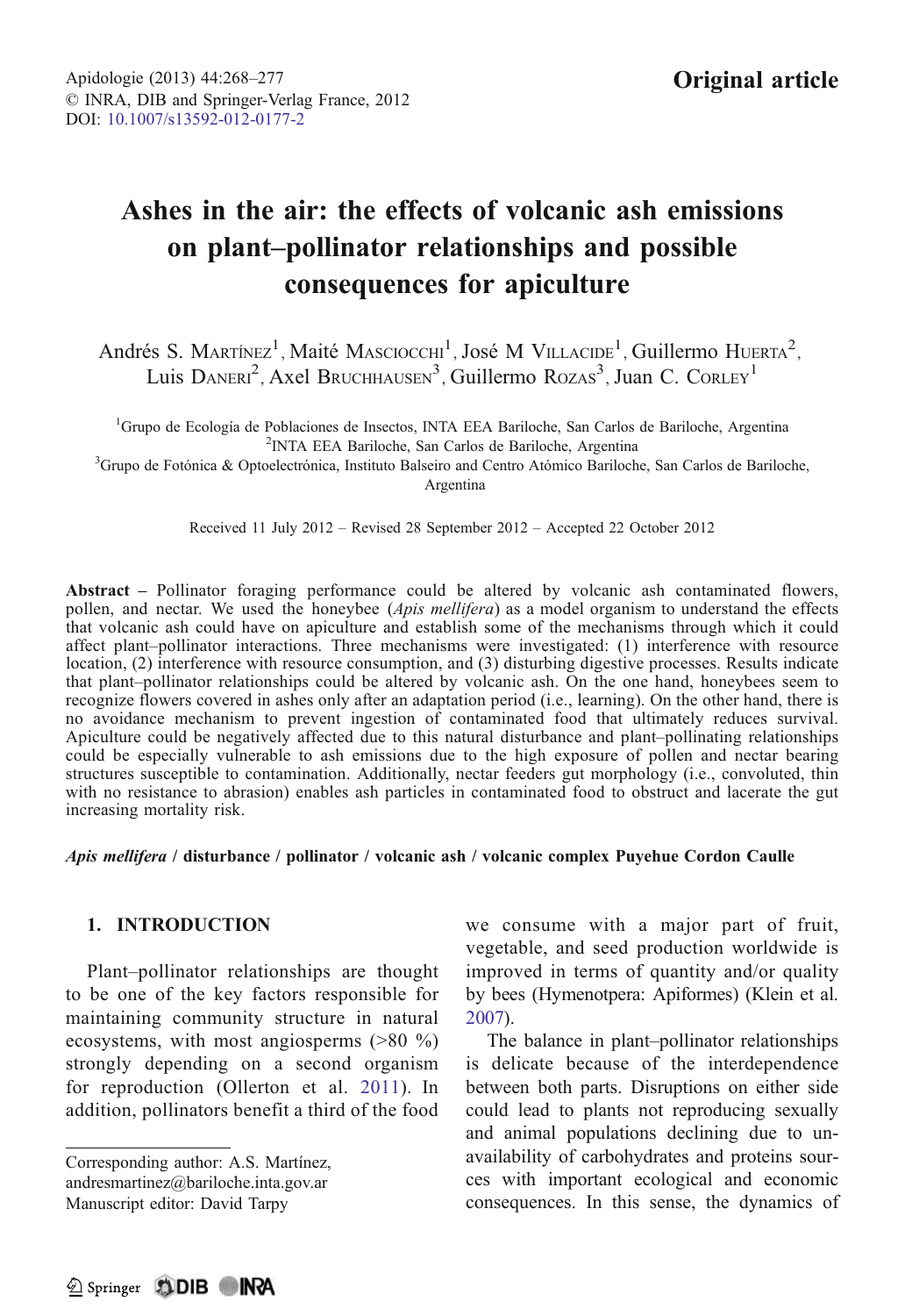plant–pollinator relationships are subjected to a broad range of natural and anthropogenic perturbations. It has been reported that disturbances such as fire regimes can modulate assemblage composition through time (Potts et al. [2003](#page-10-0)), climate change can cause temporal mismatches of mutualistic partners (Hegland et al. [2009\)](#page-9-0), and biological invasions frequently cause profound disruptions to plant reproductive mutualisms (Traveset & Richardson [2006\)](#page-10-0). Similarly, volcanic eruptions can result in comparatively large areas being affected (Foster et al. [1998\)](#page-9-0). In addition to the regional effects of the direct force of the blast and lava flow, this type of geological activity can affect remote locations. The large quantities of gases emitted to the stratosphere affect solar radiation and can cause shifts in weather and climate (Robock [2000\)](#page-10-0), or the thin portion of airborne material (commonly known as ashes) can be transported by wind currents to remote locations and persist over long periods with adverse effects, even after the end of the volcanic activity (Wilson et al. [2010](#page-10-0)).

To date, there are a limited number of studies dealing with the way in which volcanic ash can impact the biota. This is surprising because volcanic activity is not as infrequent as intuition would suggest. Simkin [\(1993\)](#page-10-0) estimated that worldwide, there are between 55 and 70 volcanic eruptions/year with most of them having local to regional impacts. Additionally, despite the risks of living close to volcanoes, 20 % of humans lived within 200 km of a volcano in 1990 (Small and Naumann [2001\)](#page-10-0). This is linked to the fact that soils from volcanic origin harbor an enormous potential for agricultural production; hence, most of the productive regions in the world have been developed near volcanoes (Shoji et al. [1993\)](#page-10-0) regardless of being under risk of suffering from their (in some cases devastating) effects.

Some of the few studies conducted in this area indicate that volcanic ash can alter arthropod behavior and survival in different ways. For example, ash in the atmosphere can alter honeybee behavioral aspects such as flight patterns (Woyke and Gabka [2011\)](#page-10-0). In cases were survival is decreased, the underlying mechanisms through which this occurs is believed to be based on the hygroscopic and abrasive nature of volcanic particles that affects tissues and vital systems (Klostermeyer et al. [1981](#page-9-0)) and alters digestive processes and obstructs respiratory systems (Wille and Fuentes [1975](#page-10-0), Edwards and Schwartz [1981](#page-9-0)). Increasing our understanding on the impacts of volcanic eruptions is important if we want to successfully predict and mitigate the consequences of this type of disturbance on key biological interactions and possible knock-on effects on economic activities, especially when considering how little is known about the impacts of one of the most far-reaching effects of volcanic eruptions (i.e., ashes). Pollinator performance is essential since it implies sexual reproduction for the plant and resource availability for the pollinator (Ne'eman et al. [2010\)](#page-10-0). In order to locate nectar and pollen, many pollinators rely on floral visual and chemical cues (Raguso and Willis [2005\)](#page-10-0), and once found, resource quality (and quantity) can determine, between other factors, the frequency of revisits. Under a volcanic disturbance, flower appearance and resource quality could be altered by ash fall and have a direct consequences on the fitness of both parts. We studied the effects of ash released in Patagonia between 2011 and 2012 by the Puyehue–Cordon Caulle volcanic complex on honeybee behavior and survival. We used the honeybee as a model organism to understand some of the possible mechanisms and consequences that volcanic ash fall could have on plant–pollinator interactions and possible knock on effects to apiculture. We focused on three possible ways through which volcanic ash could affect the honeybee: (1) interference with resource location, (2) interference with resource consumption, and (3) by affecting survival through ingestion.

## 2. MATERIALS AND METHODS

#### 2.1. Volcanic ash

Ash used in all manipulative experiments was collected from Rincon Chico, Argentina (40°59′29″ S–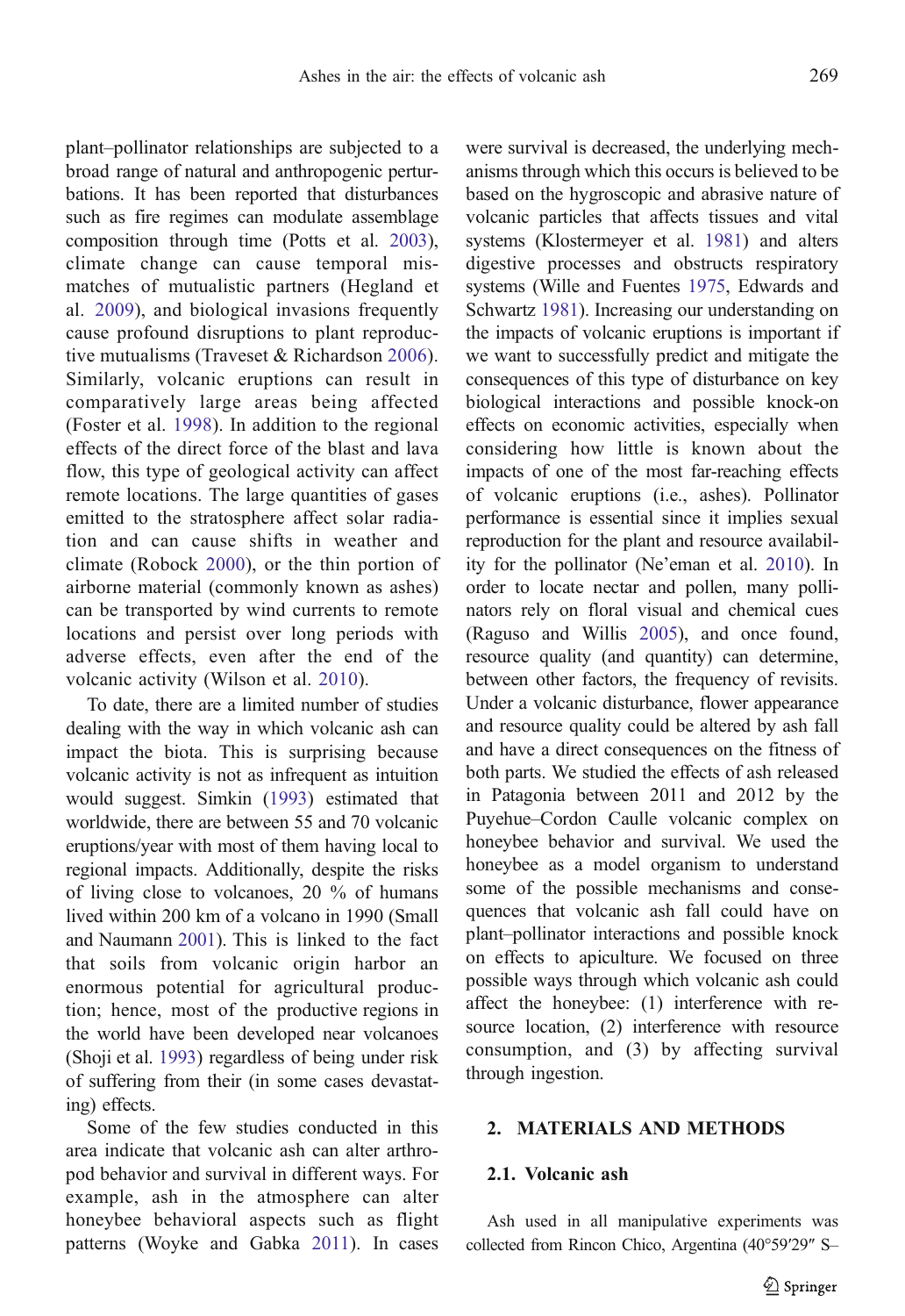71°06′06″ W), product of the Chilean volcanic complex Puyehue–Cordon Caulle (40°32′25″ S–72°7′2″ W), which erupted in June 4, 2011 and continued its activity until July 2012. The collected ash was sieved (<0.05 mm) to obtain a particle size range close to that remobilized by wind (Wilson et al. [2010\)](#page-10-0) and match traces found within nectar foragers crop contents (Martínez, personal observation).

#### 2.2. Honeybee rearing

All experiments involved the use of honeybees Apis mellifera (derived from Carnolian). Adults used in manipulative experiments were obtained from brood frames removed from the apiary located at National Institute of Agricultural Technology field facilities in Bariloche, Argentina. Frames were placed in an incubator [35 °C, 55 % relative humidity (RH)], and adults were collected daily and placed inside wire-mesh cages  $(0.1 \times 0.1 \times 0.1 \text{ m})$ , mesh 2 mm) in groups of 50 individuals. Three individual feeders were placed at the center of each cage with pollen, water, and sucrose solution (1.8 M). All resources were offered ad libitum. Commercially available multi-floral pollen was mixed with distilled water to create a paste, which was then loaded onto feeders.

#### 2.3. Experiment 1: flower location behavior

To test whether volcanic ash deposits on flowers could affect honeybee location behavior, flower visits were measured in the field on flowers contaminated with ash against clean flowers. The study was carried out in an ash-free lavender (Lavandula sp.) plantation  $(30\times2.5 \text{ m})$  in bloom near an apiary consisting of five colonies (distant ~50 m) in the Bariloche region. Four plots  $(0.8 \times 0.8 \text{ m})$  were delimited within the plantation with a 2-m gap between each other. An estimation of the rate of visits [individuals (ind)/ 1 min/plot] was obtained at 4-min intervals. Since plots differed in the number of lavender spikes (control 1=199, control 2=360, treated with ash 1= 215, treated with ash  $2=294$ ), data were standardized by obtaining the quotient between the visit rate and the number of spikes (ind/min/spike). After 1 h of measurements being started, two plots were dusted with ash to recreate a scenario resulting from heavy ash rain (Martínez, personal observation). In order to do this, 100 g of ash were placed on a fine-meshed sieve (0.5 mm mesh size) and the entire surface of each treated plot was sprinkled with this ash. To prevent any ash from falling on flowers outside the plot, during the sprinkling process, the plot was surrounded by a 0.5-m tall cardboard containment fence. Once the ash was applied, the containment was removed. In this way, every flower within each treated plot was covered by a relatively high and similar amount of volcanic ash. The remaining two plots (control) were left untreated (i.e., ash-free flowers). After ash application, measurements were continued for an additional 3 h. Twenty-four hours since starting the experiment, visit rates were measured for an additional hour. Data was pooled within ashtreated and control plots at time intervals 0–1, 1–3, and 24−25 h. Visit rates between different times within the control plot were compared with an ANOVA. A Mann– Whitney–Wilcoxon rank sums test was used for comparing visit rates in contaminated plots since data did not fit the normality assumption.

To assess any possible changes in the visual information (i.e., spectral change) that honeybees would perceive, the reflectance of five (1) clean flowers and (2) same flowers covered in ashes (recreating the same contamination level as in field experiment) were quantified by measurements reflectivity. White light from a Xe light bulb was shone on (1) a clean (no ash) lavender flower and (2) a contaminated lavender flower. Part of the light reflected from (1) and (2) was analyzed spectrally using a charged coupled device equipped nearultraviolet–near-infrared spectrometer (Acton Research Corp., model SP-300i). The light was focused onto an area of approximately 1  $mm<sup>2</sup>$ , and the angle of the collection cone of the measured dispersed light was about 15°. Measurements were standardized vs. light reflected from a highly dispersive and uniform (within the analyzed wavelength range) surface.

#### 2.4. Experiment 2: resource consumption

Adult honeybees of known age were obtained following the method described above. They were fed pollen, water and sugar solution ad libitum contaminated with varying concentrations of ash (0, 1 %, and 5 %  $w/w$ ). Twenty-seven treatments (cages) were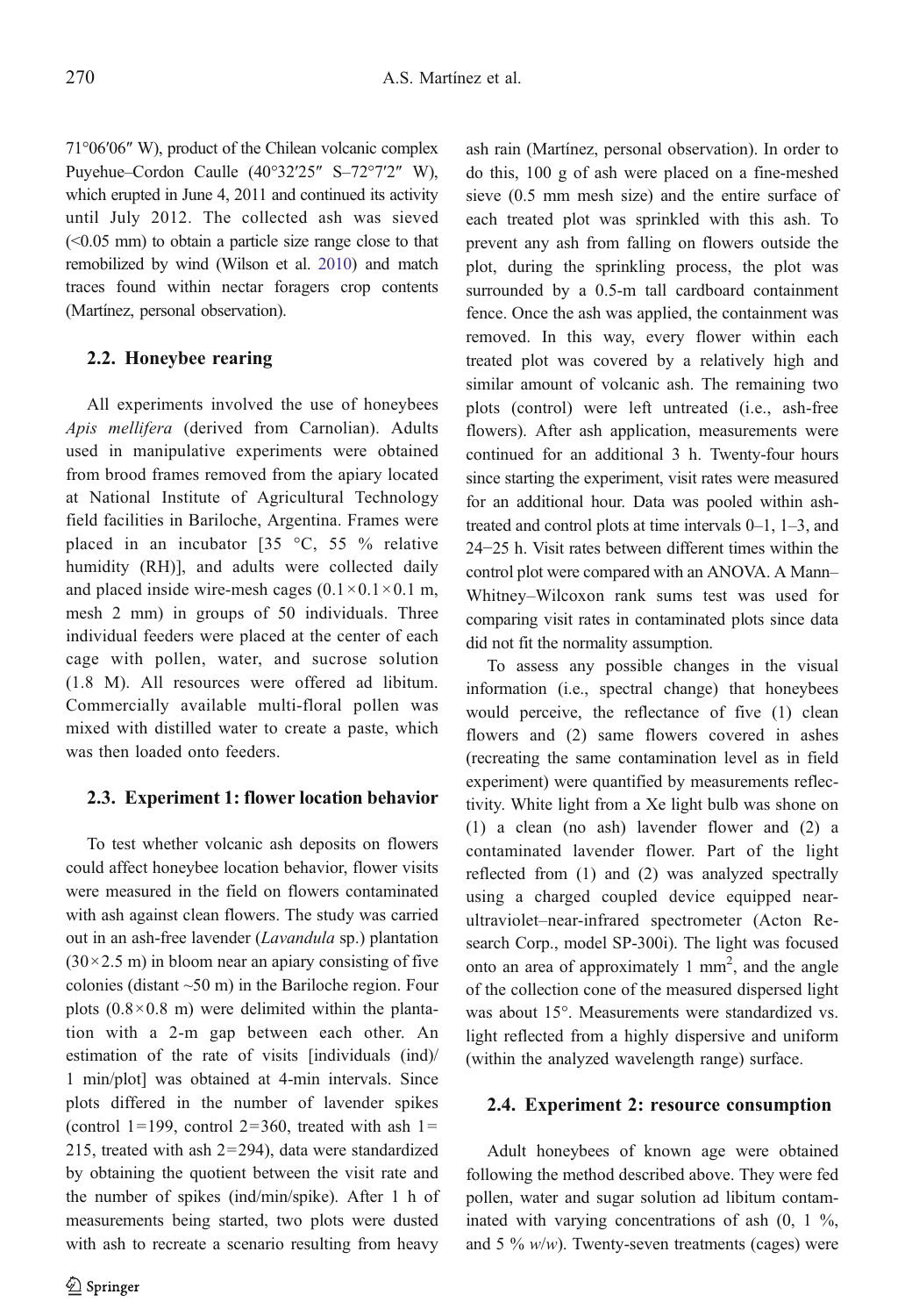set up, with the resources containing different amounts of ash. Cages were kept in an incubator in the dark at 35 °C and 55  $\%$  RH. A small piece (3 $\times$ 3 cm) of meshed cloth (2 mm) was placed inside sugar solution and water feeders to prevent ash decantation to the bottom of each device. Dead bees were removed daily. Contaminated food consumption was measured indirectly by quantifying the ingestion of pollen, sugar solution and water. The consumed amount of each resource was established daily gravimetrically by weighing feeders and subtracting the cumulative consumption and dividing by the number of live individuals. Measurements were taken daily until all individuals in the cage were dead. Some measurements had to be discarded due to leaks in feeders. Consumption for each resource/contamination level were averaged and compared with a Kruskal–Wallis test since data did not fit the normality assumption. Because adults only consume pollen within the first 2 weeks of adulthood (Hrassnigg and Crailsheim [1998\)](#page-9-0), and additional comparison of pollen consumption considering this time frame was done.

## 2.5. Experiment 3: ingestion of contaminated food

To evaluate the effect of ingesting contaminated food on survival, additional data was collected from the cages set up in experiment 2. Each of the 27 cages containing honeybees was considered as an experimental unit (i.e., replicate). An approximation to honeybee survival was done by quantifying the "survival" of each cage. A cage was considered as "dead" once all the 50 individuals had died. In order to visualize the results, Kaplan–Meier survival curves were generated considering each contamination level/type of resource by plotting the proportion of "live" cages over time. Differences in survival were analyzed with log-rank tests (Kleinbaum and Klein [2006](#page-9-0)). A Cox proportional hazards model was carried out to assess two-way interaction effects between resources and to quantify the change in survival risk for the two levels of contaminated food vs. the uncontaminated resource. A risk ratio >1 indicates a higher risk of death vs. the control

(for example, a risk ratio of 2 is interpreted as twice the probabilities of death compared to the control group).

#### 3. RESULTS

#### 3.1. Experiment 1: flower location behavior

While visit rates in control treatments throughout the duration of the experiment  $(0-1, 1-3,$  and  $2-25$  h) were not significantly different (overall mean= $0.052$  ind/ min/spike;  $F=1.74$ ;  $P>0.05$ ;  $df=2$ ), after ash application visit rates dropped significantly vs. same flowers with no ash (median 0-1 h=0.05; ind/min/spike; median  $1-3$  $h = 0.0068$  ind/min/spike;  $Z = 8.33$ ;  $P <$ 0.00001) (Figure [1\)](#page-5-0). When 24 h had elapsed since ash application, visit rates in contaminated flowers increased (median value treated=0.023 ind/min/spike  $Z=7.64$ ; P< 0.0001) but not to initial uncontaminated levels  $(Z=4.00; P<0.0001)$ .

An overall increase in reflectivity was registered in ash-contaminated vs. clean flowers (Figure [2](#page-5-0)). The same change was observed across all flowers. Between 350 and 650 nm the reflectivity increased on average  $\sim$ 10 % with maximum differences found at  $~400$  nm (30 %) increase) and a broader band around  $\sim$ 570 nm  $(15 \%$  increase).

#### 3.2. Experiment 2: resource consumption

The consumption rates of pollen, sugar solution, and water contaminated with different amounts of volcanic ash were not different from controls (pollen:  $N_0 \approx 143$ ,  $N_1 \approx 146$ ,  $N_5 \approx$ 155, overall median=0.91 mg/day Kruskal-Wallis test,  $\chi^2 = 1.43$ ,  $P > 0.05$ ,  $df = 2$ ; sugar solution:  $N_0 \approx 151$ ,  $N_1 \approx 140$ ,  $N_5 \approx 127$ , overall median=24.06 mg/day;  $\chi^2$ =3.65, P> 0.05,  $df=2$ ; water:  $N_0 \approx 175$ ,  $N_1 \approx 118$ ,  $N_5$  <sub>%</sub>=101, overall median=9.6 mg/day,  $\chi^2$ = 2.25,  $P > 0.05$ ,  $df = 2$ ) (Figure [3\)](#page-6-0). Pollen consumption in the first 15 days of adulthood was not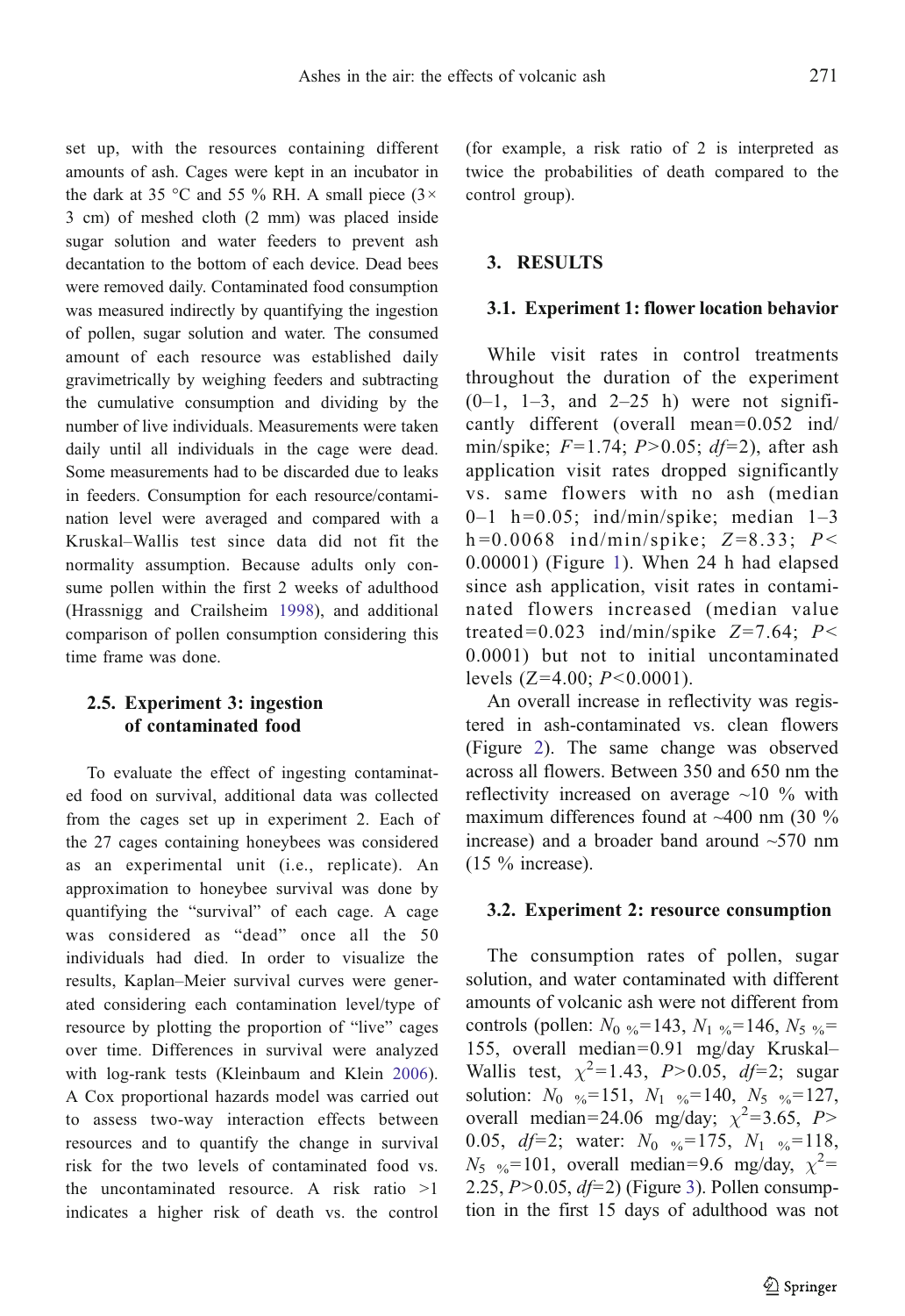<span id="page-5-0"></span>

Figure 1. Honeybee visit rates in lavender spikes free of ashes (clean) and treated with ashes (contaminated). Ash was sprinkled 1 h after the experiment was started. Visits were standardized by the number of lavender spikes present in the plots. After a simulated ash rain, visits to contaminated plots, dropped significantly. Twenty-four hours after ash application, visits increased again, but not to initial levels. The *top* and *bottom* of the box indicate the interquartile range. The line across the middle indicates the median value. Vertical dotted lines indicate spread of data.

significantly different between treatments  $(\chi^2$ = 1.87,  $P > 0.05$ ,  $df=2$ ). Pollen consumption was significantly lower in comparison to that of sugar solution and water (Wilcoxon test,  $\chi^2$ <sub>pollen-sugar</sub><br>solution=242.48, *P*>0.0001, *df*=1;  $\chi^2$ <sub>pollen-water</sub>= 192.49,  $P > 0.0001$ ,  $df=1$ )



Figure 2. Change in reflectivity of uncontaminated flowers vs. ash-contaminated flowers. Several samples were measured with and without contamination, with equivalent results. In this figure typical results are shown. The largest spectral differences occur mainly around a wavelength of ~400 nm and a broader band around ~570 nm. Dotted green lines indicate honeybee spectral sensitivity peaks.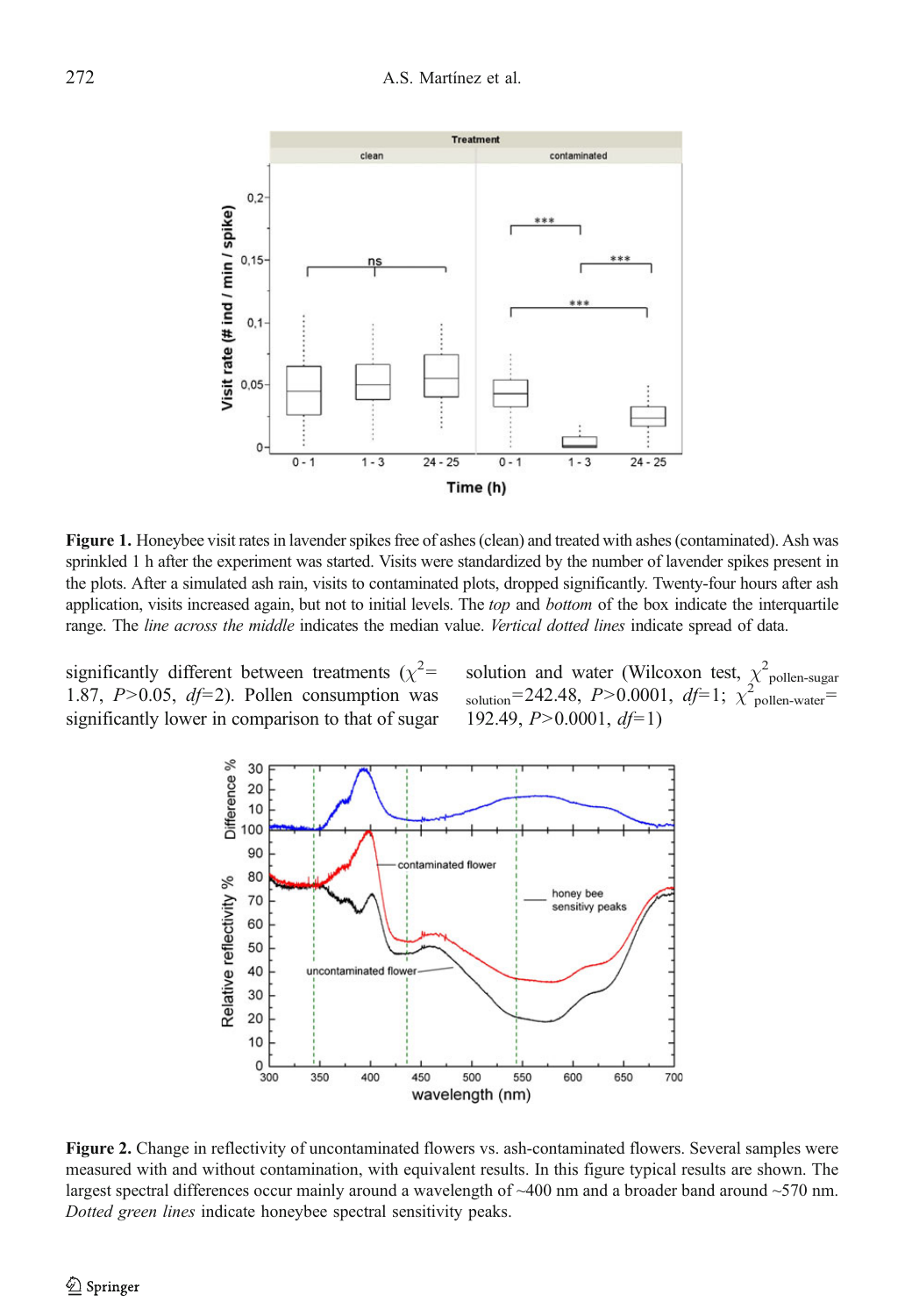<span id="page-6-0"></span>

Figure 3. Honeybee consumption rate (mg/day) of pollen, sugar solution, and water contaminated with 1 and 5 % volcanic ash. No significant differences were found in the consumption vs. the control treatment free of ashes. The top and bottom of the box indicate the interquartile range. The line across the middle indicates the median value. Vertical dotted lines indicate spread of data.

#### 3.3. Experiment 3: food ingestion

Honeybee survival was affected by the ingestion of contaminated sugar solution and water (Figure 4). A log rank test of the survival curves of each contamination level within each food type vs. their respective control treatments revealed a significant effect at 5 %  $w/w$  contamination of sugar solution and water (Table [I\)](#page-7-0), while contaminated pollen did not have a significant effect on survival. No interactions were found between resources (pollen×water  $\chi^2$ =0.12, P>0.05, df=1; pollen×sugar solution  $\chi^2$ =0.37, P> 0.05,  $df=1$ ; water×sugar solution  $\chi^2=0.13$ ,  $P>0.05$ ,  $df=1$ ).



Figure 4. Kaplan–Meyer survival curves showing the proportion honeybees surviving after being fed with water, pollen, and sugar solution contaminated with different degrees  $(0, 1,$  and 5 %  $w/w$ ) of ashes. A significant dose-dependent effect was observed for contaminated water and sugar, while eating contaminated pollen did not affect survival. No interaction effects on survival were found among the different types of food.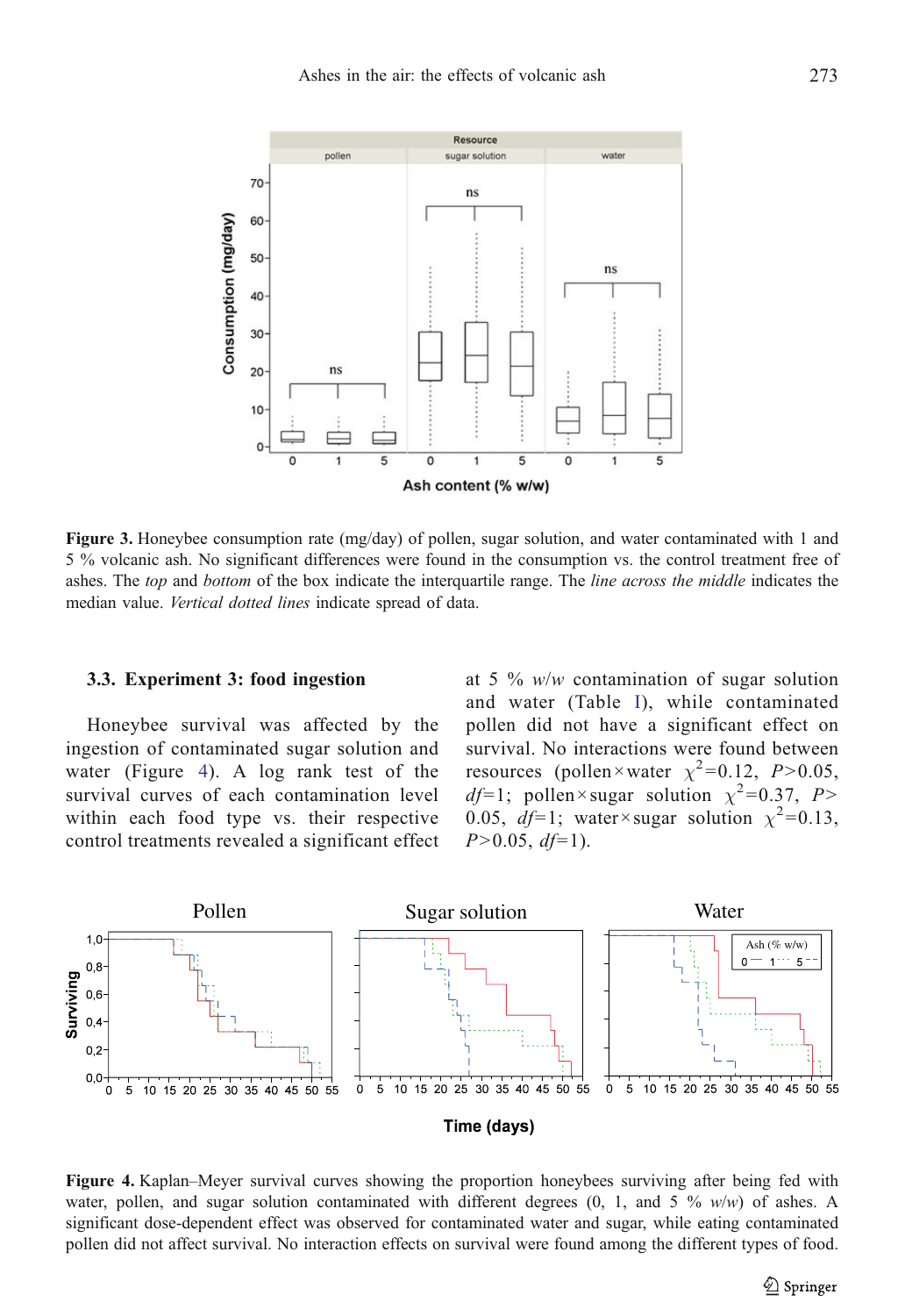<span id="page-7-0"></span>Table I. Log-rank tests and Cox's proportional hazards analysis of survival of honeybees fed with contaminated vs. uncontaminated resources (significant negative effects on survival were found for the highest contamination levels of sugar solution and water; risks $>1$  with  $P < 0.05$  indicate significant reductions in survival).

| Resource<br>$\%$ Ash $(w/w)$            | Pollen |      | Sugar solution |        | Water |        |
|-----------------------------------------|--------|------|----------------|--------|-------|--------|
|                                         |        |      |                |        |       |        |
| Log rank test $(\chi^2)$                | 0.35   | 0.07 | 0.84           | 11.13  | 0.48  | 12.81  |
| df                                      |        |      |                |        |       |        |
| $P$ value                               | 0.55   | 0.79 | 0.36           | 0.0009 | 0.48  | 0.0003 |
| Risk ratio vs. control $(0 \% w/w$ ash) | 0.78   | 0.88 | 1.59           | 3.99   | 1.34  | 5.19   |

## 4. DISCUSSION

### 4.1. Volcanic ash and resource location

Many pollinating insects rely during foraging activities on visual and chemical information (Raguso and Willis [2005\)](#page-10-0). Flower attributes such as color distribution, morphology, and volatile emissions can trigger innate and/or learnt responses during process of food location (Chittka and Thomson [2001\)](#page-9-0). Receiving partial or altered information could imply a decreased foraging performance, or the onset of learning processes that could eventually lead to successful floral identification (Raguso and Willis [2005](#page-10-0)). Based on our field study, in which flowers were covered with a simulated ash rain, we conclude that despite having a strong spatial memory (Menzel et al. [2005\)](#page-10-0), honeybees cease to visit flowers covered with volcanic ash during a short period. This behavioral shift is attributed to the changes in the visual information received by the honeybee caused by coverage of the color patterns by volcanic particles, as shown by the overall reflectance change within the visual range of the honeybee. The increase in reflectivity registered in ashcovered flowers, with maximum differences found at  $~400$  and  $~570$  nm, suggests visual information changes within the spectral sensitivity of the honeybee (with sensitivity peaks at 350, 440, and 540 nm, Menzel and Blakers [1976](#page-10-0)). The strong predisposition of honeybees to single species visits (floral constancy) (Waser

tion, could explain this abrupt shift in behavior. Changes in flower volatile profile due to ash presence could be an additional factor influencing location, but volatile profiling is necessary in order to assert this. An increase in visits was observed after a 24-h period, probably responding to the plastic behavior of honeybees (Hammer and Menzel [1995](#page-9-0)), period after which individuals learn the "new" color of flowers, associating it with the presence of food.

[1986\)](#page-10-0) added to the mismatch of visual informa-

## 4.2. Feeding on ash-contaminated resources

Given the high level of exposure to volatile ash of anthers and nectaries in many flower species, organisms that forage under an ash-fall scenario, could consequently feed on contaminated resources. Our results showed that contaminated pollen, nectar, and water were consumed in equal amounts as uncontaminated ones. Regardless of the ash-contamination level in the resource, consumption was no different for uncontaminated pollen, sugar solution, or water, suggesting the absence of an innate or learnt deterrent response towards this type of contamination. It's important to note that bees were kept under experimental conditions that differed from the natural situation (for example: absence of foraging and in-hive activities). Nevertheless, feeding habits and energy demands of tested bees was comparable to those observed in free-living preforaging individuals since the observed amount of ingested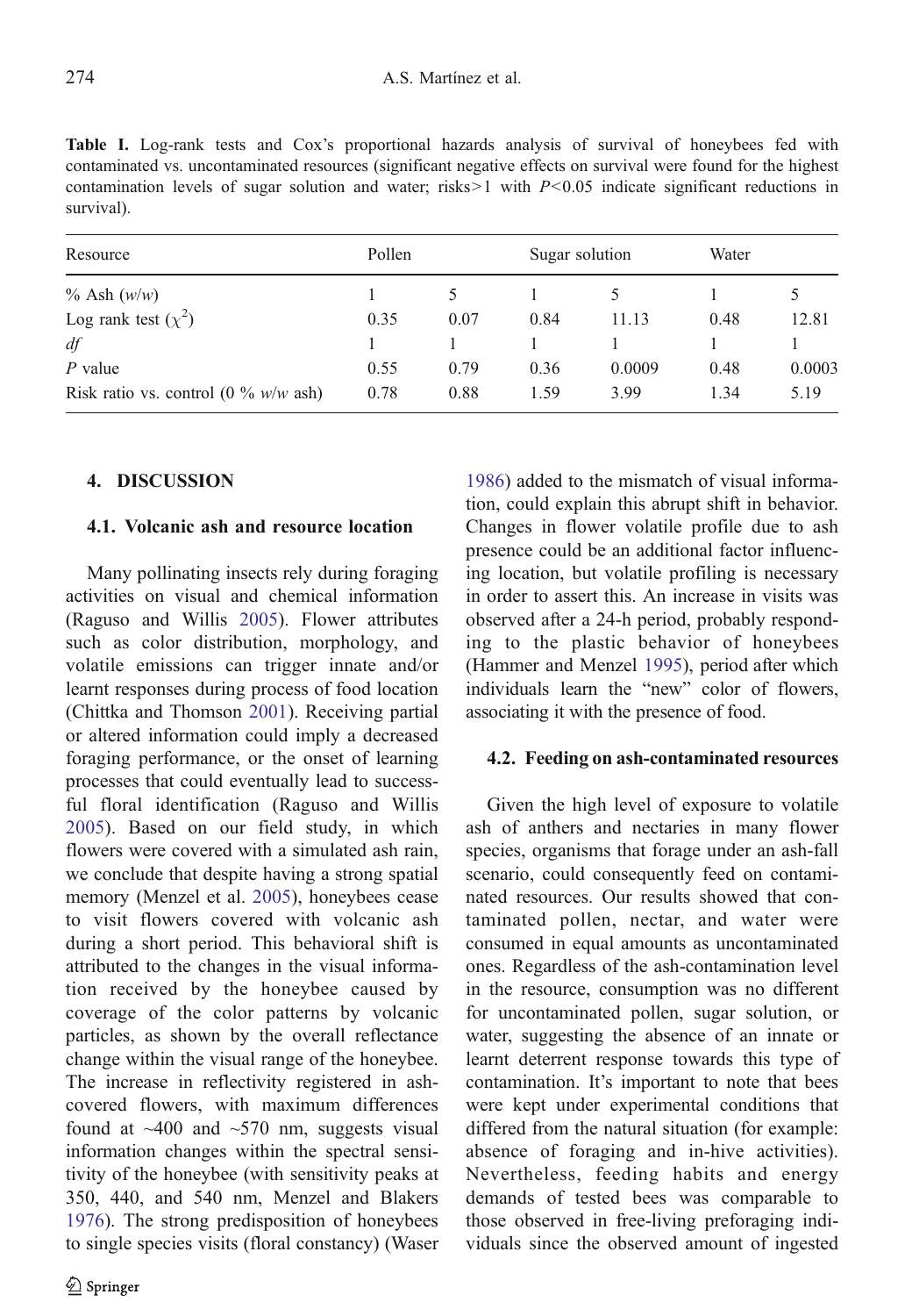sugar (10 mg/day) contained in the 1.8 M solution was similar to that of free-living individuals (9–34 mg/day) (Rortais et al. [2005](#page-10-0)).

The observed indiscriminate consumption behavior between contaminated and clean resources means that no behavioral restriction would prevent honeybees from collecting contaminated food and water. Although honeybees can regulate the income of resources into the hive (Martínez and Farina [2007](#page-9-0); Ramírez et al. [2010\)](#page-10-0), this is mostly restricted to quality (i.e., sugar concentration). This, added to the fact that the ingestion of ashcontaminated water and sugar solution negatively impacted survival, would not only mean a detrimental effect to foragers, but transfer of resources through trophalaxis to preforaging individuals could affect in-hive adults and larvae. Although this study did not establish the mechanisms through which insect survival is affected, Wille and Fuentes [\(1975\)](#page-10-0) and Edwards and Schwartz ([1981\)](#page-9-0) observed that laceration and ash accumulation in the digestive tract would disrupt normal functioning and cause death causes by the high concentration of volcanic glass. Nectivorous insects could be especially susceptible to ingesting ash-contaminated resources since most insects that feed on liquid resources (blood, nectar, or sap) have long, narrow, and convoluted guts without the kind of protective mechanisms against abrasion that could be found in insects feeding on solid foods (for example, leaf-feeding caterpillars) (Gullan and Cranston [2005](#page-9-0)). The detrimental effect could not only be restricted to specific periods of ash fall, but in social insects that store resources, contamination could have extended negative effects through the reserves (i.e. stored honey and pollen).

#### 4.3. Additional factors affecting survival

The extent to which ashes would affect insect pollinating ecology would strongly depend on the magnitude of the volcanic event (i.e., surface affected, duration, amount of emitted material, periodicity), time of the year and proximity to the volcano. In the case of the Chilean volcanic complex Puyehue–Cordon Caulle, the strongest portion of the activity was during austral winter, when pollinating activity was at its minimum. As ambient temperatures started to rise, the volcanic activity decreased, and the observed negative effect on honeybee populations where minimal (Huerta, personal observation). Although in regions where windborne ash coincided with higher temperatures, loss of foragers was observed (Bravo, personal observation), probably due to a combination of factors established in this study, but no direct evidence exists of this. Situations of extreme volcanic eruptions that affect large areas for long periods [for example, the 1183 Krakatau eruption, one of the largest in recorded history (Robock, [2000](#page-10-0))] could be strong forces in shaping communities (Foster et al. [1998\)](#page-9-0). In other less intense scenarios where eruptions occur in biotic active periods (i.e., spring/summer) or in tropical regions where pollination regimes are longer, the impacts could be more severe disrupting pollinating activity at a regional scale with knock on effects such as local extinctions (Masciocchi [2012](#page-9-0)) and unpredictable consequences on community assemblies. Although this work shows a strong detrimental effect on honeybee survival, some species might remain unaffected or even benefit from volcanic events, such as the *Chilicola* spp. bee that uses dead branches to nest in. Wille and Fuentes [\(1975\)](#page-10-0) reported an increase in their population numbers after the 1963–1965 eruptions of the Irazú volcano in Costa Rica. Factors affecting population numbers were thought to be an increase of dead trees utilized as nesting places, in addition to the fact that the anthers and nectaries of flowers pollinated by this species were morphologically protected from falling ash.

#### 4.4. The effects on apiculture

The negative effects to apiculture due to volcanic activity could be important if volcanic activity and/or wind-mobilized ash coincides with periods of foraging activity. The increased mortality risk observed in this study could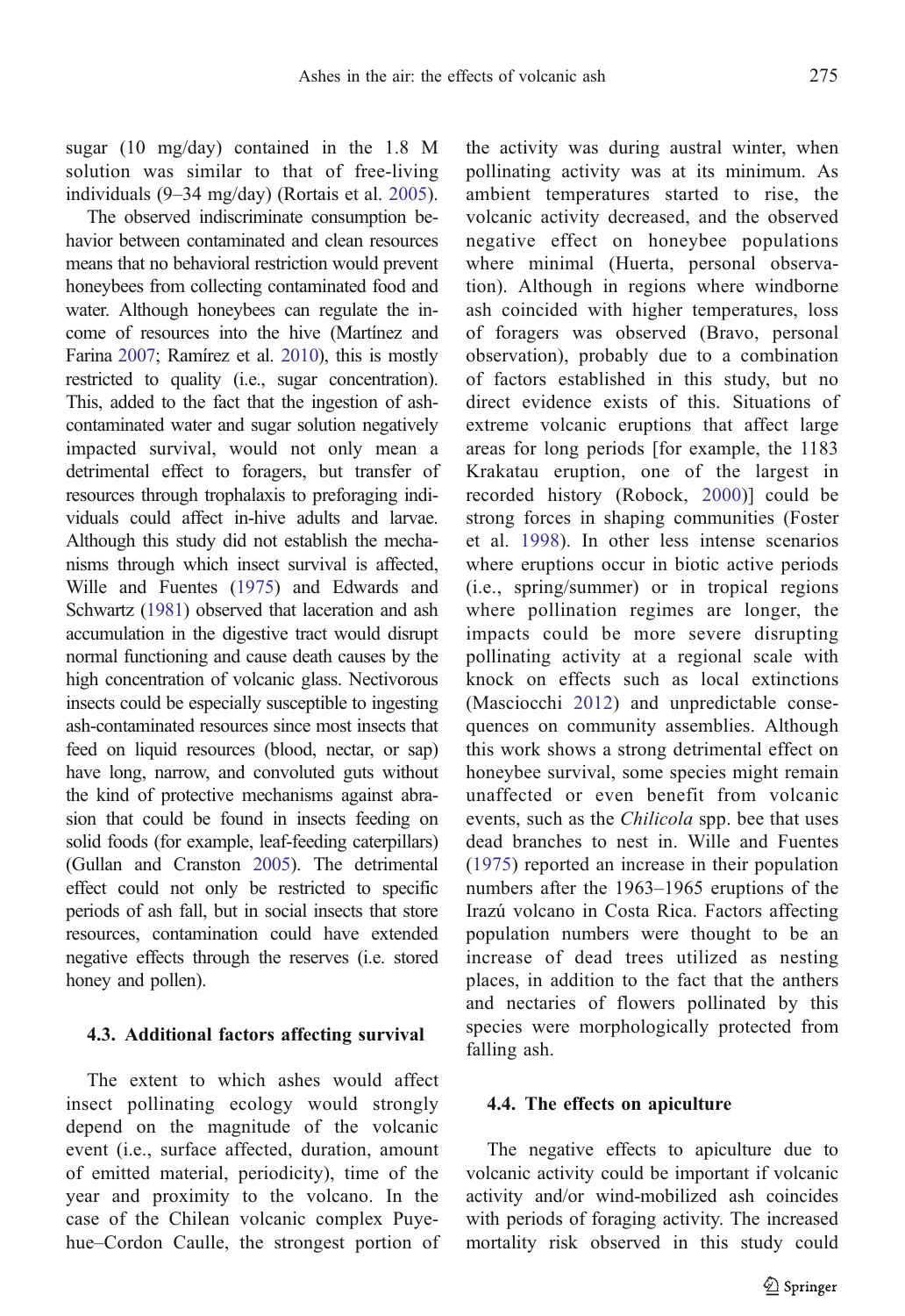<span id="page-9-0"></span>probably translate in reduced honey production due to a decline in honeybee colony size. Any transfer of ashes to stored nectar and pollen could impact directly honey taste and quality and ultimately human health. Studies are ongoing (Martinez et al.) in order to establish such consequences. Under volcanic ash fall conditions, it would be important for bee keepers to prevent honeybees from foraging contaminated sources. Transporting colonies to more favorable areas could be a way of mitigating the consequences, but wherever this is not an alternative, sealing hive entrances and providing supplementary nutrition to affected colonies could diminish the risk of increased mortality.

## 5. CONCLUSIONS

Volcanic eruptions can be detrimental to some species, while others can tolerate the effects and even benefit from the disturbance. In the particular case of the honeybee, volcanic ash could impact survival and in consequence honey production and agricultural activities that depend on this species pollinating services. The underlying mechanisms through which volcanic ash can cause reduced insect fitness could be diverse and range from behavioral alterations to direct physical effects caused by ash-contaminated resources. Impact on individual plant and insect species and their knock on effects in pollination webs would strongly depend on plant traits such as the degree of exposure of nectar and pollen-bearing structures to direct ash contact. Likewise, insect traits such as the degree of specialization (i.e., specialist vs. generalist pollinators), digestive tract characteristics (some tracts could be less convoluted and more resistant to abrasion than others), and sociality could strongly influence the impact.

## ACKNOWLEDGMENTS

This study was financed through the Programa Científico-Tecnológico de apoyo a la emergencia de la erupción del volcán Puyehue (PROEVO). We would also like to thank Ana Julia Pereira for helping with field studies and two anonymous referees that reviewed the manuscript.

Cendres dans l'atmosphère: les effets des émissions de cendres volcaniques sur la relation plante-pollinisateur et leur conséquence possible sur l'apiculture

Apis mellifera/abeille/pollinisateur/cendre volcanique/ perturbation/complexe volcanique de Puyehue–Cordon Caulle

Asche in der Luft: Auswirkungen vulkanischer Ascheemissionen auf Pflanzen-Bestäuber-Beziehungen und mögliche Konsequenzen für die Bienenhaltung

Apis mellifera/Störung/Bestäuber/vulkanische Asche/ Vulkankomplex Puyehue–Cordon Caulle

## **REFERENCES**

- Chittka, L., Thomson, J.D. (2001) Cognitive Ecology of Pollination. Cambridge University Press, Cambridge
- Edwards, J., Schwartz, L. (1981) Mount St. Helens ash: a natural insecticide. Can. J. Zool. 59, 714–715
- Foster, D.R., Knight, D.H., Franklin, J.F. (1998) Landscape patterns and legacies resulting from large, infrequent forest disturbances. Ecosystems 1, 497–510
- Gullan, P.J., Cranston, P.S. (2005) The Insects. An Outline Of Entomology. Blackwell, Malden
- Hammer, M., Menzel, R. (1995) Learning and memory in the honeybee. J. Neurosci. 15, 1617–1630
- Hegland, S.J., Nielsen, A., Lázaro, A., Bjerknes, A.-L., Totland, Ø. (2009) How does climate warming affect plant–pollinator interactions? Ecol. Lett. 12, 184–195
- Hrassnigg, N., Crailsheim, K. (1998) The influence of brood on the pollen consumption of worker bees. J. Insect Physiol. 44,393–404
- Klein, M., Bernard, E.V., James, H.C., Steffan-Dewenter, I., Cunningham, S.A., Kremen, C., Tscharntke, T. (2007) Importance of pollinators in changing landscapes for world crops. Proc. R. Soc. B Biol. Sci. 274, 303–313
- Kleinbaum, D.G., Klein, M. (2006) Survival analysis: a self-learning text. Biometrics 62, 590
- Klostermeyer, E. C., Corpus, L. D., Campbell, C.L. (1981) Population changes in arthropods in wheat following volcanic ash fall-out. Melanderia 37, 45–49
- Martínez, A.S., Farina, W.M. (2007) Honeybees modify gustatory responsiveness after receiving nectar from foragers within the hive. Behav. Ecol. Sociobiol. 62, 529–535
- Masciocchi, M., Pereira, A.J., Lantschner, M.V., Corley, J.C. (2012) Of volcanoes and insects: the impact of the Puyehue-Cordon Caulle ash-fall on populations of invasive social wasps, Vespula spp. Ecol. Res. (in press)